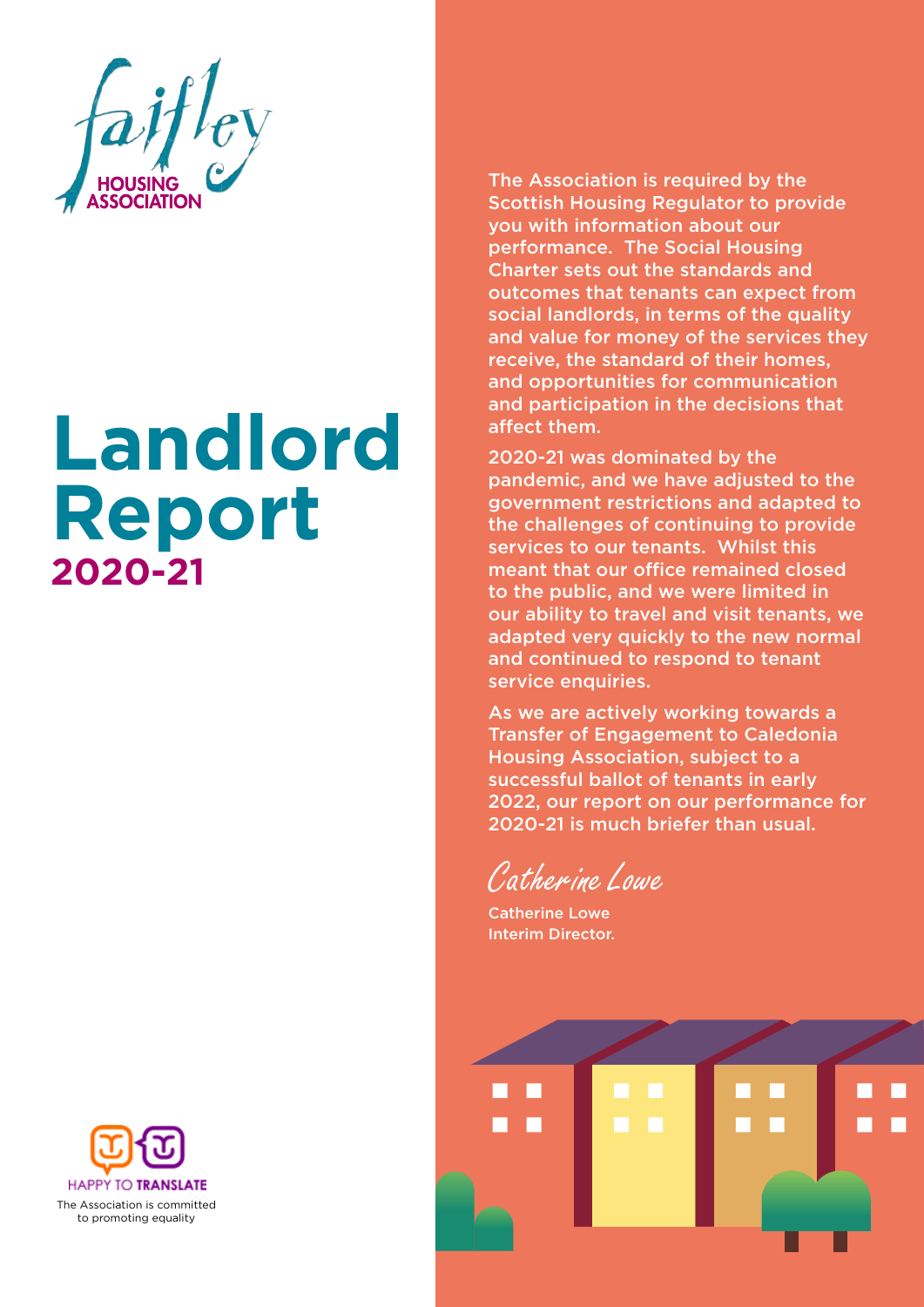#### HOMES AND RENTS

As at 31 March 2021, Faifley Housing Association owned 332 homes.

The total rent due in 2020-21 was £1,466,768.

We increased our weekly rent on average by 1.0% from the previous year.

# AVERAGE WEEKLY RENTS

| <b>Size of Home</b> | <b>No of homes</b><br>owned | <b>Faifley HA</b> | <b>Scottish</b><br><b>Average</b> | <b>Difference from</b><br><b>Scottish Average</b> |
|---------------------|-----------------------------|-------------------|-----------------------------------|---------------------------------------------------|
| 2 Apartment         | 57                          | £80.05            | 79.48                             | 0.7%                                              |
| 3 Apartment         | 137                         | £87.13            | £82.60                            | 5.5%                                              |
| 4 Apartment         | 115                         | £92.25            | £89.81                            | 2.7%                                              |
| 5 Apartment         | 23                          | £94.08            | £99.97                            | $-5.9%$                                           |

#### TENANT SATISFACTION

Of the tenants who responded to our most recent satisfaction surveys:

- 96.3% said they were satisfied with the overall service we provided, compared to the Scottish average of 89%.
- 97.8% felt that we are good at keeping them informed about our services and outcomes compared to the Scottish average of 91.7%.
- 98.0% of our tenants were satisfied with the opportunities to participate in our decision making, compared to the Scottish average of 91.7%.

## QUALITY AND MAINTENANCE OF HOMES

- 97.6% of our homes met the Scottish Housing Quality Standard compared to the Scottish average of 91.0%.
- The average time we took to complete emergency repairs was 2.9 hours, compared to the Scottish average of 4.2 hours.
- The average time we took to complete non-emergency repairs was 5.2 days, compared to the Scottish average of 6.7 days.
- We completed 93.9% of reactive repairs 'right first time' compared to the Scottish average of 91.5%
- 88.4% of tenants who had repairs or maintenance carried out were satisfied with the service they received, compared to the Scottish average of 90.1%.

#### NEIGHBOURHOODS

• 100.0% of reported anti-social behaviour cases reported were resolved, compared to the national average of 94.4%.

# VALUE FOR MONEY

- During 2020-21, we collected current and past rent due that equalled 100.1% of the total rent that was due in the year, compared to the Scottish average of 99.1%.
- We did not collect 0.3% of rent due because homes were empty, compared to the Scottish average of 1.4%.
- We took an average of 45.4 days to re-let homes, compared to the Scottish average of 56.3 days.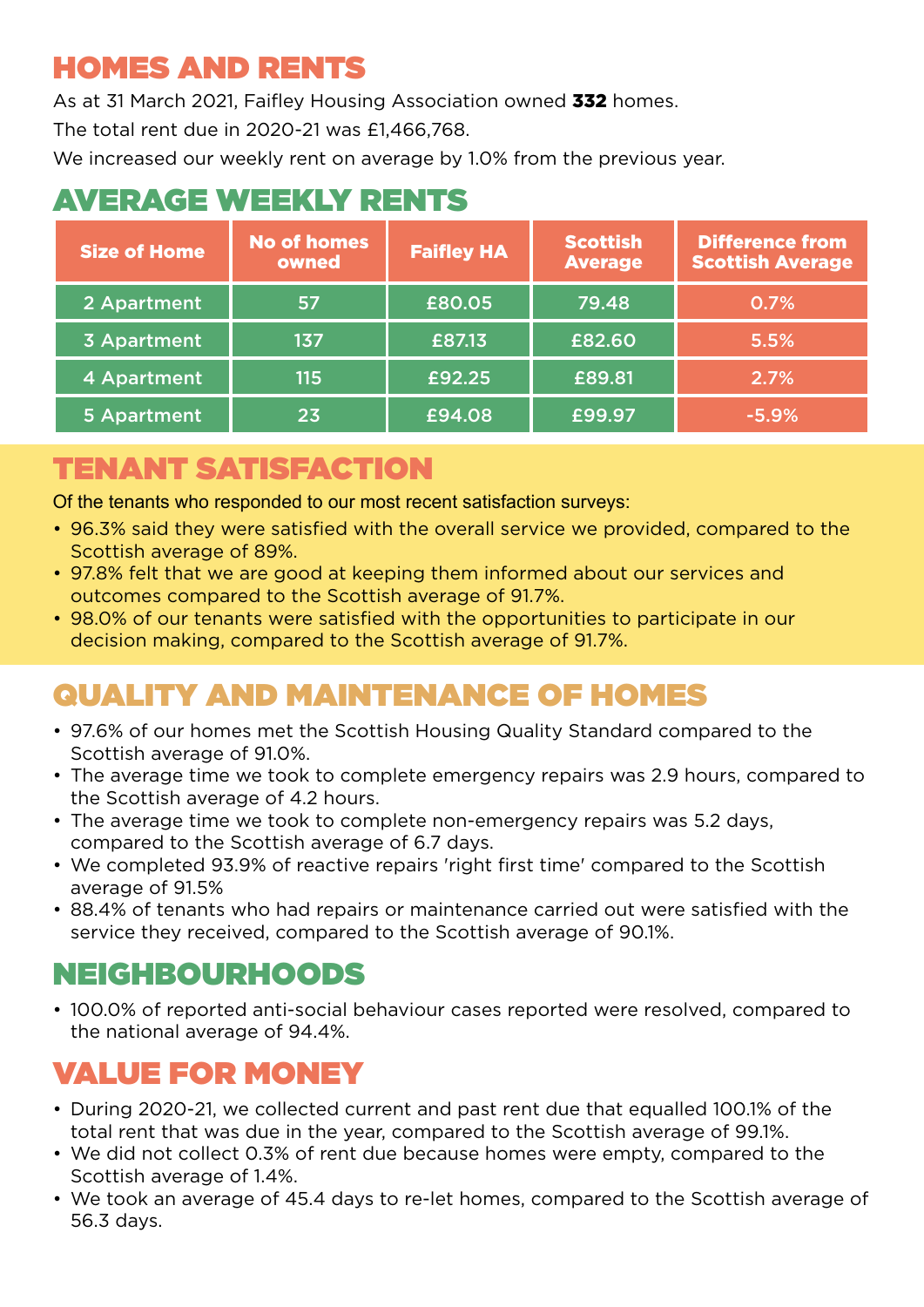### ANNUAL ASSURANCE STATEMENT OCTOBER 2021

The Management Committee has considered numerous reports over the last 12 months and having made enquiries of our Interim Director, and through our own experience and knowledge, the Management Committee can confirm our view that Faifley Housing Association is not currently fully compliant with the regulatory requirements set out in the Scottish Housing Regulator's Regulatory Framework.

A successful transfer to Caledonia HA will address all areas of non-compliance subject to a successful tenant ballot and we hope to achieve a transfer of engagement in the Spring of 2022.

A full version of this statement can be viewed on our website under Documents at **www.faifleyha.co.uk** or alternatively a copy can be requested through our office on01389 877924 or by emailing **enquiry@faifleyha.co.uk** 

#### FAIFLEY HOUSING ASSOCIATION FINANCIAL SUMMARY 2020-21

|                                          | <b>Faifley HA</b><br>2020-21 | <b>Faifley HA</b><br>2019-20 |
|------------------------------------------|------------------------------|------------------------------|
|                                          | £                            | £                            |
| <b>Statement of Comprehensive Income</b> |                              |                              |
| <b>Turnover</b>                          | 2,043,763                    | 1,932,943                    |
| <b>Net Surplus</b>                       | 390,013                      | 426,425                      |
| <b>Total Comprehensive Income</b>        | 38,013                       | 766,425                      |
|                                          |                              |                              |
| <b>Statement of Financial Position</b>   |                              |                              |
| <b>Housing Assets</b>                    | 17,391,968                   | 18,025,015                   |
| <b>Other Fixed Assets</b>                | 20,820                       | 27,010                       |
| <b>Total</b>                             | 17,412,788                   | 18,052,025                   |
|                                          |                              |                              |
| <b>Current Assets</b>                    | 1,932,456                    | 1,550,365                    |
| <b>Current Liabilities</b>               | $-329,346$                   | $-287,026$                   |
| <b>Long Term Liabilities</b>             | $-2,123,607$                 | $-1,995,143$                 |
| <b>Deferred Income</b>                   | $-11,620,953$                | -12095,882                   |
| <b>Net Assets</b>                        | 5,262,388                    | 5,224,319                    |
|                                          |                              |                              |
| <b>Represented by:</b>                   |                              |                              |
| <b>Revenue Reserves</b>                  | 5,262,388                    | 5,224,319                    |

A full copy of Faifley HA's accounts for 2020-21 can be found on our website www.faifleyha.co.uk under documents.